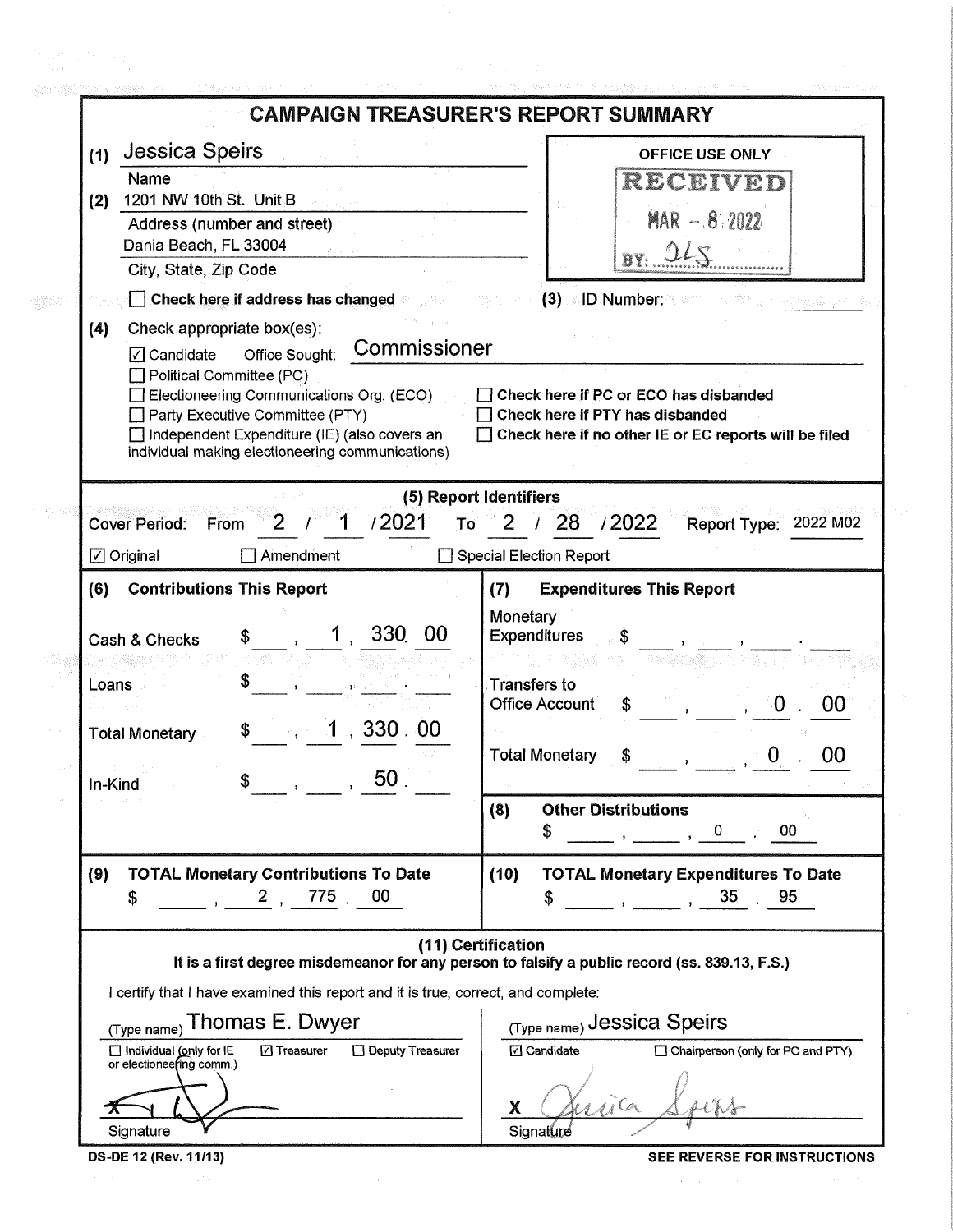## **CAMPAIGN TREASURER'S REPORT - ITEMIZED CONTRIBUTIONS**

## **(1) Name:** Jessica Speirs **(2) 1.0.** Number \_\_\_\_\_ \_

| (3) Cover Period              | 2/1/2022<br>through                   |              | 2/28/2022      | (4) Page     | 1<br>of          | 1         |           |
|-------------------------------|---------------------------------------|--------------|----------------|--------------|------------------|-----------|-----------|
| (5)                           | (7)                                   |              | (8)            | (9)          | (10)             | (11)      | (12)      |
| Date                          | <b>Full Name</b>                      |              |                |              |                  |           |           |
| (6)                           | (Last, Suffix, First,                 |              |                |              |                  |           |           |
|                               | Middle)                               |              |                |              |                  |           |           |
| Sequence                      | <b>Street Address &amp;</b>           |              | Contributor    | Contribution | In-kind          |           |           |
| Number                        | City, State, Zip Code                 | Type         | Occupation     | Type         | Description      | Amendment | Amount    |
|                               |                                       |              |                |              |                  |           |           |
| / 03 / 2022<br>$\overline{2}$ | Zoot Byrne<br>610 W. Los Olas Blvd.   |              |                |              |                  |           |           |
|                               | Lauderdale,<br>FL.<br>Ft.             | I            |                | <b>CAS</b>   |                  |           | \$40.00   |
| 1                             | 33312                                 |              |                |              |                  |           |           |
|                               |                                       |              |                |              |                  |           |           |
|                               |                                       |              |                |              |                  |           |           |
| 2 / 7 / 2022                  | <b>Michael Thomas</b>                 |              |                |              |                  |           |           |
|                               | 1440 Nautilus Isle                    | I            | <b>Retired</b> | <b>CHK</b>   |                  |           |           |
|                               | Dania Beach, FL                       |              |                |              |                  |           | \$1000.00 |
| $\mathbf{2}$                  | 33004                                 |              |                |              |                  |           |           |
|                               |                                       |              |                |              |                  |           |           |
|                               |                                       |              |                |              |                  |           |           |
| / 7 / 2022<br>$2^{\circ}$     | Cecelia McKay                         |              |                |              |                  |           |           |
|                               | 5481 Lagoon Dr.<br>Ft. Lauderdale, FL |              |                |              |                  |           |           |
| 3                             | 33312                                 | $\mathbf{I}$ | <b>Retired</b> | <b>CHK</b>   |                  |           | \$200.00  |
|                               |                                       |              |                |              |                  |           |           |
|                               |                                       |              |                |              |                  |           |           |
| /7/2022<br>$\overline{2}$     | Janice Taylor                         |              |                |              |                  |           |           |
|                               | 1201 NW 10th St.                      |              |                |              |                  |           |           |
|                               | Dania Beach, FL                       | ı            |                | <b>CAS</b>   |                  |           | \$40.00   |
| 4                             | 33004                                 |              |                |              |                  |           |           |
|                               |                                       |              |                |              |                  |           |           |
|                               |                                       |              |                |              |                  |           |           |
| 9/2022<br>2 /                 | Joseph Baldino                        |              |                |              |                  |           |           |
|                               | 604 NE 2nd St. #131                   |              |                | <b>CHK</b>   |                  |           | \$50.00   |
|                               | Dania Beach, FL                       |              |                |              |                  |           |           |
| 5                             | 33004                                 |              |                |              |                  |           |           |
|                               |                                       |              |                |              |                  |           |           |
|                               |                                       |              |                |              |                  |           |           |
|                               | <b>Tom Munson</b>                     |              |                |              |                  |           |           |
| 2 / 11 / 2022                 | 12314 Webster Ave.                    |              |                |              |                  |           |           |
|                               | Tampa, FL 33624                       |              |                |              | <b>Walmart</b>   |           |           |
| 6                             |                                       |              |                | <b>INK</b>   | <b>Gift Card</b> |           | \$50.00   |
|                               |                                       |              |                |              |                  |           |           |
|                               |                                       |              |                |              |                  |           |           |
|                               |                                       |              |                |              |                  |           |           |
| $\prime$<br>T                 |                                       |              |                |              |                  |           |           |
|                               |                                       |              |                |              |                  |           |           |
|                               |                                       |              |                |              |                  |           |           |
|                               |                                       |              |                |              |                  |           |           |